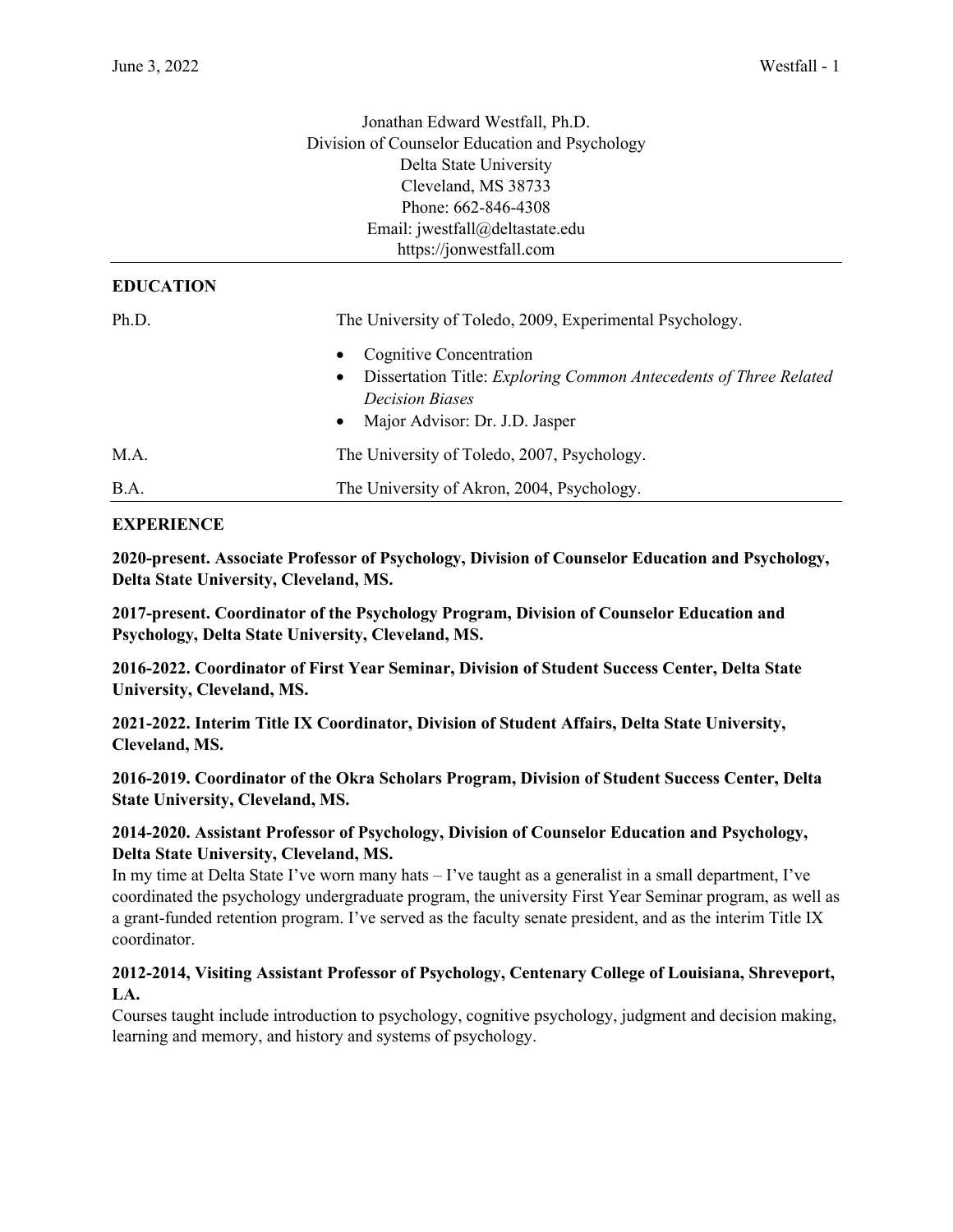## **2009-2012, Postdoctoral Research Scholar, Columbia University, New York, NY.**

Served as Associate Director for Research and Technology at the Center for Decision Sciences at Columbia Business School, working with Eric J. Johnson and Elke U. Weber.

## **2009, Adjunct Professor, Department of Psychology, Adrian College, Adrian, MI.**

Course taught: cognitive psychology.

## **2006, Adjunct Professor, Department of Psychology, Heidelberg College, Tiffin, OH.**

Course taught: cognitive psychology.

## **2004-2009, Graduate Assistant, The University of Toledo, Toledo, Ohio.**

Courses taught: Primary Instructor – introduction to psychology, research methods in psychology, cognitive psychology. Teaching Assistant – cognitive psychology, research methods in psychology.

# **2001-2005, Lecturer, Division of Workforce Development and Continuing Education, The University of Akron, Akron, OH.**

Courses taught: A+ certification, computer repair and maintenance I & II.

## **PROFESSIONAL AFFILIATIONS**

| 2016-2018 | Member, Southeastern Psychological Association. |
|-----------|-------------------------------------------------|
|           |                                                 |

2012-present Member, Society for the Teaching of Psychology.

2005-present Member, Society for Judgment and Decision Making.

2003-present Member, American Psychological Association.

# **RECENT COURSES TAUGHT**

PSY 101: General Psychology: Scientific foundations for understanding behavior. Taught every semester Fall 2014-Spring 2018, Fall 2019-Spring 2020, Spring 2022.

PSY 142: Professional and Career Issues: Offers a comprehensive introduction to careers in psychology, as well as guidelines for professional writing, conduct and collegiality. Taught Spring 2016.

PSY 302: Abnormal Psychology: Characteristics, causes, and treatment of maladaptive behavior. Problems of diagnosis, assessment, and choice of therapeutic procedures. Taught Spring 2020, Fall 2021, Summer 2022.

PSY 307: Developmental Psychology: Principles and theories of human development with emphasis on the life span of the individual. Taught Spring 2018, Fall 2020.

PSY 314: Psychology of Human Sexuality: Scientific foundation for the understanding of the psychological, physiological, social and behavioral aspects of human sexuality. Taught December 2014, December 2015, May 2016, June 2018.

PSY 315: Social Cognition: Analysis of theory and research on problems related to the manner in which humans judge themselves and others on the basis of information received. Taught Fall 2015.

PSY 320: Human Factors Engineering: The study of applying human performance and human machine interaction and design. Taught Spring 2016, Spring 2017, Spring 2019, Spring 2021.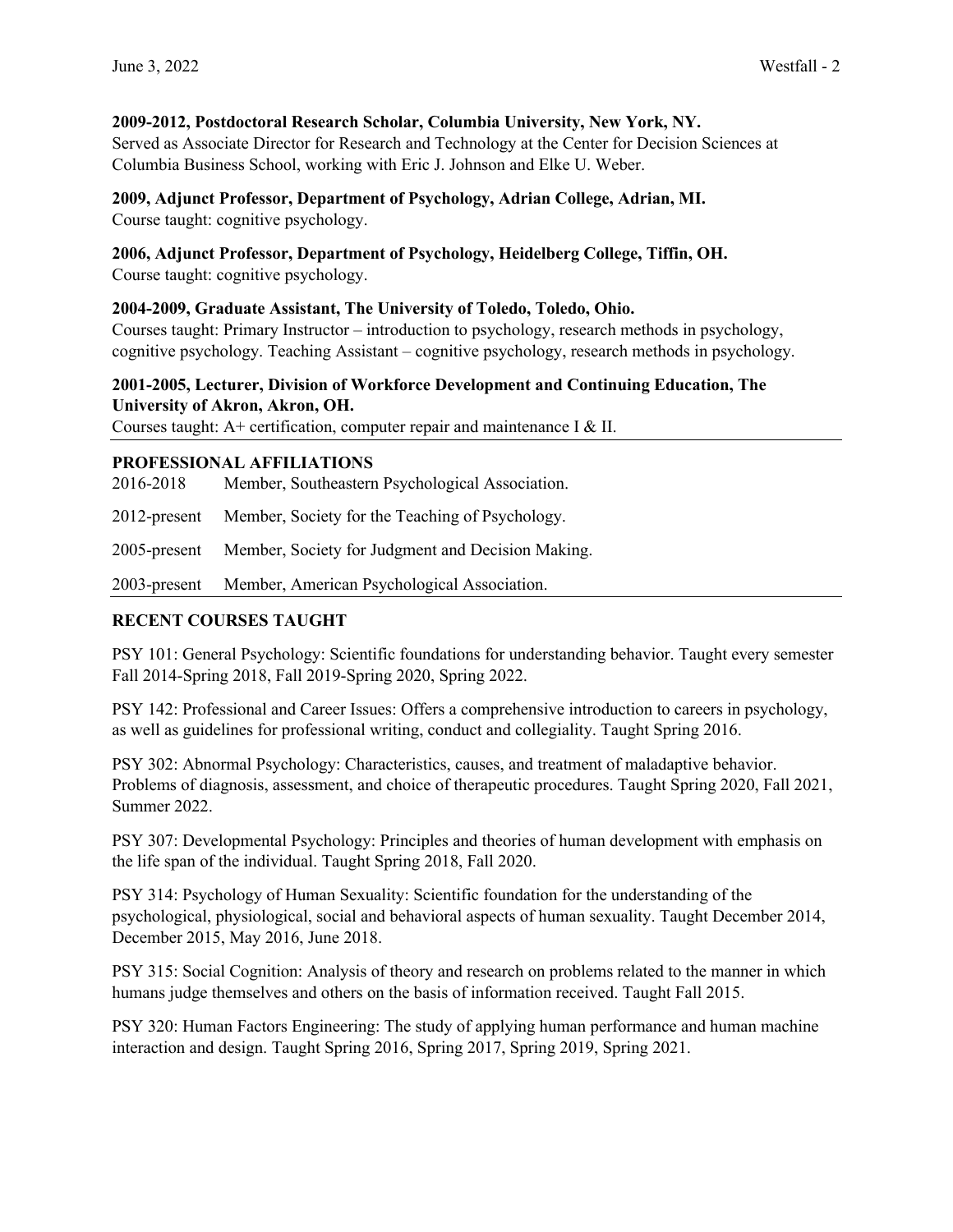PSY 330: Research Methods I: An introduction to research design in psycho- logical research, writing in APA style and the conduct and writing of a research- based literature review. Taught Fall 2014, Spring 2015, Fall 2015, Fall 2020, Fall 2021, Spring 2022.

PSY 331: Statistics: Use of descriptive and inferential statistics for the analysis of psychological data. Introduction to computerized data analysis. Taught Fall 2014, Spring 2015, Spring 2017, Summer II 2018, Fall 2018, Summer I 2019, Summer I 2020.

PSY 332: Research Methods II: Research design and the conduct and reporting of psychological research. Taught Fall 2016, Spring 2017, Spring 2018, Fall 2018, Spring 2019, Spring 2020.

PSY 402: Learning and Cognition: Study of learning and cognitive processes. Taught Fall 2015, Fall 2016, Fall 2017, Fall 2018, Fall 2021.

PSY 425: Service Learning in Psychology: Service learning placements will emphasize identifying and applying psychological concepts and principles in a field setting. Typical placements might be in a mental health or medical center, a school, a correctional institution, or a literacy/mentoring program. Course includes a required orientation to professional behavior and responsibility. Taught Fall 2018.

PSY 490: Exploration of psychological topics resulting in written and/or oral presentations. Taught Spring 2018, Spring 2019, Spring 2022.

PSY 492: Special Topics in Psychology: Judgment and Decision Making. Taught Summer I 2015, Summer I 2016, Summer I 2017, Summer I 2019.

PSY 492: Special Topics in Psychology: Psychology of Unexplained Belief. Taught Summer II 2016, Summer I 2020.

EPY 601: Psychology of Learning: Graduate educational psychology course. Taught Summer I 2021, Summer II 2021, Summer I 2022, Summer II 2022.

FYS 100: Course designed to enable new students to make a successful transition to Delta State University. Taught Fall 2016, Spring 2017, Fall 2017, Fall 2018.

FYS 300: Course designed to enable new transfer students to make a successful transition to a four year institution, focused on metacognitive understanding of self. Taught every fall, Fall 2019 – Fall 2021.

## **Courses Developed**

PSY 142: Professional and Career Issues. PSY 331: Statistics (Online version) PSY 492: Special Topics in Psychology: Judgment and Decision Making PSY 492: Special Topics in Psychology: Psychology of Unexplained Belief

## **Curriculum Designer & Coordinator**

FYS 100: First Year Seminar. FYS 300: Transfer First Year Seminar.

## **Doctoral Committee Chair**

Lisa Wall, completed, 2021 Tricia Killebrew, completed, 2020. Jenna Wright, completed, 2020.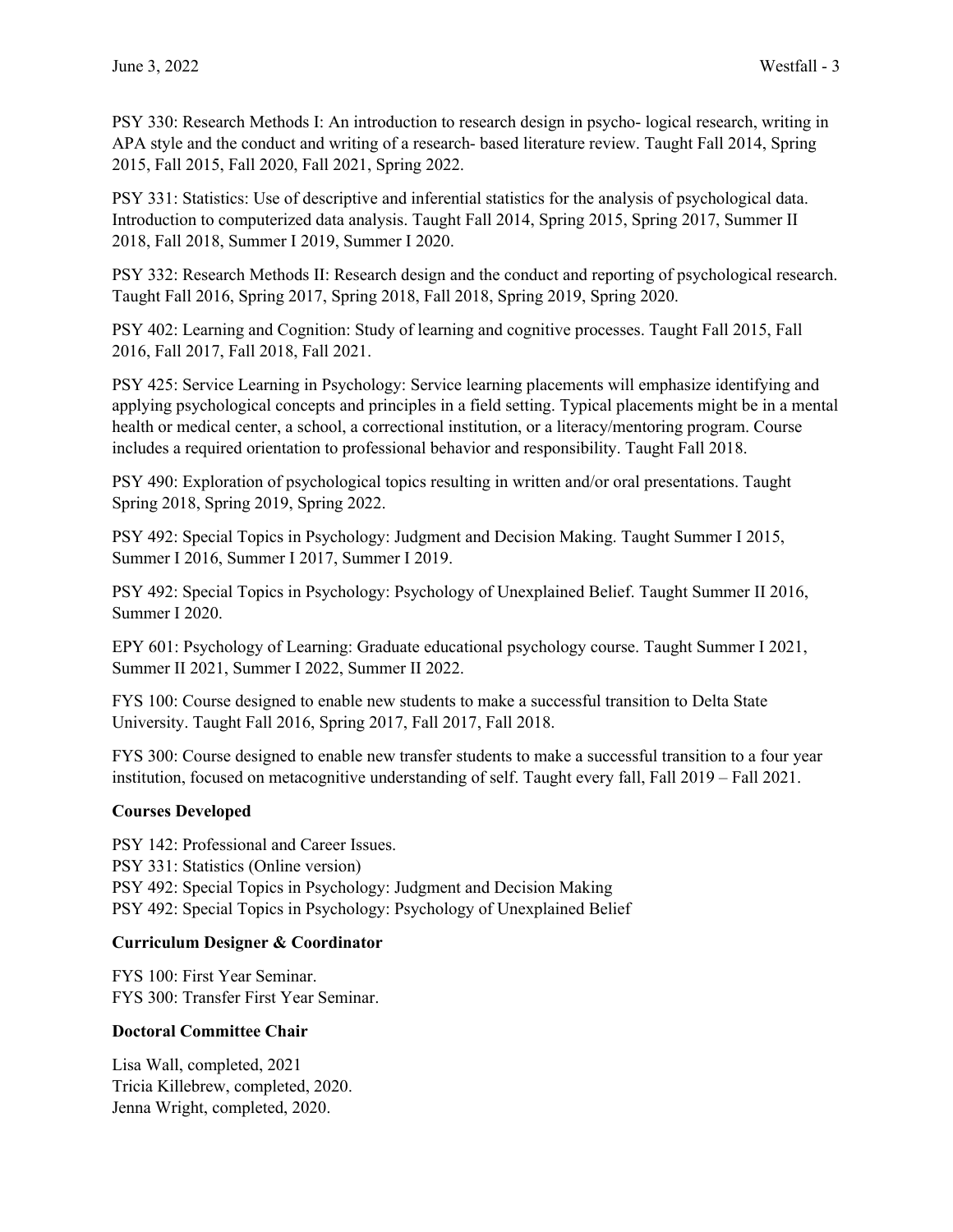Carley Dear, completed, 2018.

## **Doctoral Committee Member (Methodologist)**

Jon Delperdang, in progress, 2022 Billy Glover, in progress, 2022 Lori Smith, in progress, 2022 Amber Nelms, completed, 2021. Timothy James, completed, 2020. Valarie Morgan, completed, 2019. Vanda Brumfield, completed, 2019. Lance Evans, completed, 2019. Marie Roberts, completed, 2019. Emily Riser, completed, 2019. Brant Puckett, completed, 2018. Lisa White, completed, 2017. Reteeshia Brown, completed, 2017. LeSandra Young, completed, 2017.

## **Master's Committee Member**

Elisabetta Zengaro, completed, 2018.

### **PROFESSIONAL ACTIVITIES Peer-Reviewed Publications1**

- **Westfall, J. E.,** & Hill, E. (2022). Construction of a research requirement subject pool using open-source software. *Teaching of Psychology*. https://doi.org/10.1177/00986283221088788
- Baker, T., & Westfall, J. (2021). Pro Data Visualization using R and JavaScript. 2<sup>nd</sup> Edition. Apress, Berkeley, CA, USA. ISBN: 978-1-4842-7202-21
- **Westfall, J.** (2021). Set Up and Manage Your Virtual Private Server. Apress, Berkeley, CA, USA. ISBN: 978-1-4842-6966-4. https://doi.org/10.1007/978-1-4842-6966-41
- **Westfall, J.** (2020). Practical R 4. Apress, Berkeley, CA, USA. ISBN: 978-1-4842-5945-0. https://doi.org/10.1007/978-1-4842-5946-71
- Vandenbroucke, L., Weeda, W., Lee, N., Baeyens, D., **Westfall, J**., Figner, B., & Huizinga, M. (2018). Heterogeneity in Cognitive and Socio-Emotional Functioning in Adolescents With On-Track and Delayed School Progression. *Frontiers in psychology*, *9*, 1572. doi:10.3389/fpsyg.2018.01572
- **Westfall, J. E.**, & Hudgins, H. R. (2018). Predicting academic performance by student's study skills in rural Mississippi. *Psychology and Education*, 55(2). 15-23.
- Knoll, M. A. Z., Appelt, K. C., Johnson, E. J., & **Westfall, J. E.** (2015). Time to retire: Why americans claim benefits early and how to encourage delay. *Behavioral Science and Policy, 1*(1), 53–62.

**Westfall, J. E.,** Jasper, J. D., & Corser, R. (2014). Handedness predicts motivation to switch from the

<sup>&</sup>lt;sup>1</sup> Apress books are peer-reviewed by a technical reviewer in collaboration with the author.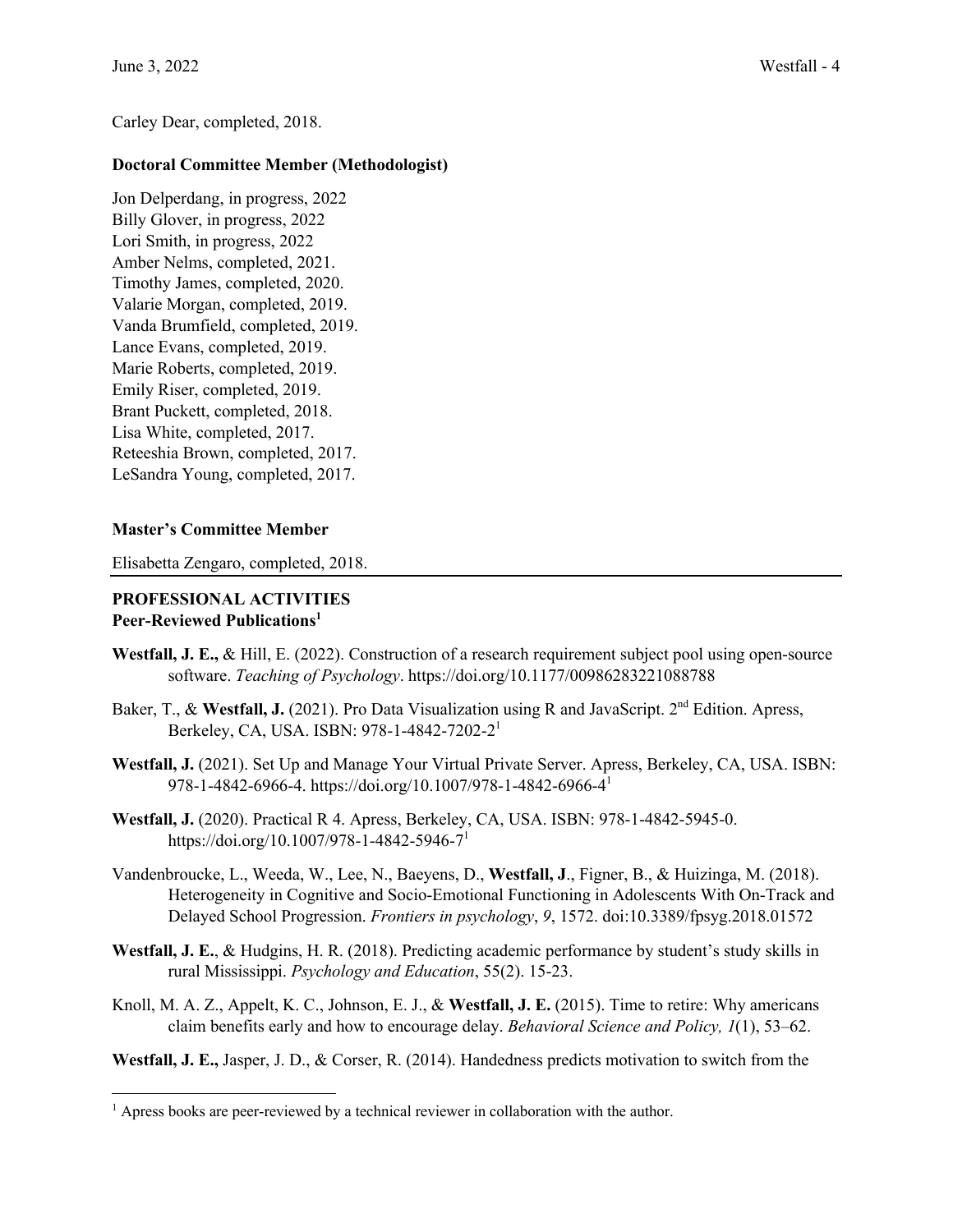status-quo. *Laterality: Asymmetries of Body, Brain, & Cognition, 19*(6), 745–764.

- **Westfall, J. E**., Jasper, J. D. & Christman, S. D. (2012). Inaction inertia, the sunk cost effect, and handedness: Avoiding the losses of past decisions. *Brain & Cognition, 80,* 192–200.
- **Westfall, J. E.**, Kim, C. M. & Ma, A. Y. (2012). Locking the virtual file cabinet: A researcher's guide to internet data security. *International Journal of Information Management, 32,* 419–430.
- **Westfall, J. E.**, Jasper, J. D. & Zelmanova, Y. (2010). Differences in time perception as a function of strength of handedness. *Personality and Individual Differences, 49,* 629 - 633.

#### **Edited Volumes**

- Ciarocco, N. J., Sawhney, M., & **Westfall, J. E.** (2022). *Essays from E-xcellence in Teaching* (Vol. 21). Retrieved from the Society for the Teaching of Psychology Web site: http://teachpsych.org/ebooks/eit2022/index.php. ISBN: 978-1-941804-69-8
- Ciarocco, N. J., Sawhney, M., & **Westfall, J. E.** (2021). *Essays from E-xcellence in Teaching* (Vol. 20). Retrieved from the Society for the Teaching of Psychology Web site: http://teachpsych.org/ebooks/eit2020/index.php. ISBN: 978-1-941804-64-3
- Stein, L., Ciarocco, N. J. & **Westfall, J. E.** (2020). *Essays from E-xcellence in Teaching* (Vol. 19). Retrieved from the Society for the Teaching of Psychology Web site: http://teachpsych.org/ebooks/eit2019/index.php. ISBN: 978-1-941804-56-8
- Altman, W. S., Stein, L. & **Westfall, J. E.** (2019). *Essays from E-xcellence in Teaching* (Vol. 18). Retrieved from the Society for the Teaching of Psychology Web site: http://teachpsych.org/ebooks/eit2018/index.php. ISBN: 978-1-941804-53-7
- Altman, W. S., Stein, L. & **Westfall, J. E.** (2018). *Essays from E-xcellence in Teaching* (Vol. 17). Retrieved from the Society for the Teaching of Psychology Web site: http://teachpsych.org/ebooks/eit2017/index.php. ISBN: 978–1–941804–47–6.
- Altman, W. S., Stein, L. & **Westfall, J. E.** (2017). *Essays from E-xcellence in Teaching* (Vol. 16). Retrieved from the Society for the Teaching of Psychology Web site: http://teachpsych.org/ebooks/eit2016/index.php. ISBN: 978–1–941804–44–5.
- Altman, W. S., Stein, L. & **Westfall, J. E.** (2016). *Essays from E-xcellence in Teaching* (Vol. 15). Retrieved from the Society for the Teaching of Psychology Web site: http://teachpsych.org/ebooks/eit2015/index.php. ISBN: 978–1–941804–42–1.

#### **Non-Peer-Reviewed Publications**

- **Westfall, J. E.** (2019). One in the Same. ASIN: 1687073643
- **Westfall, J. E.** (2019). Franklin: The Ghost Who Successfully Evicted Hipsters From His Home and Other Short Stories. ASIN: 1686432771
- **Westfall, J. E**. (2012). My Future Parenting Manual: Advice from Childless Me. LuLu.com (Student contributed work), ISBN: 978-1-300317-56-2
- **Westfall, J. E.,** Augusto, R., & Allen, G. (2012). Beginning Android Web Apps Development. Apress Inc. ISBN: 978-1-430239-57-4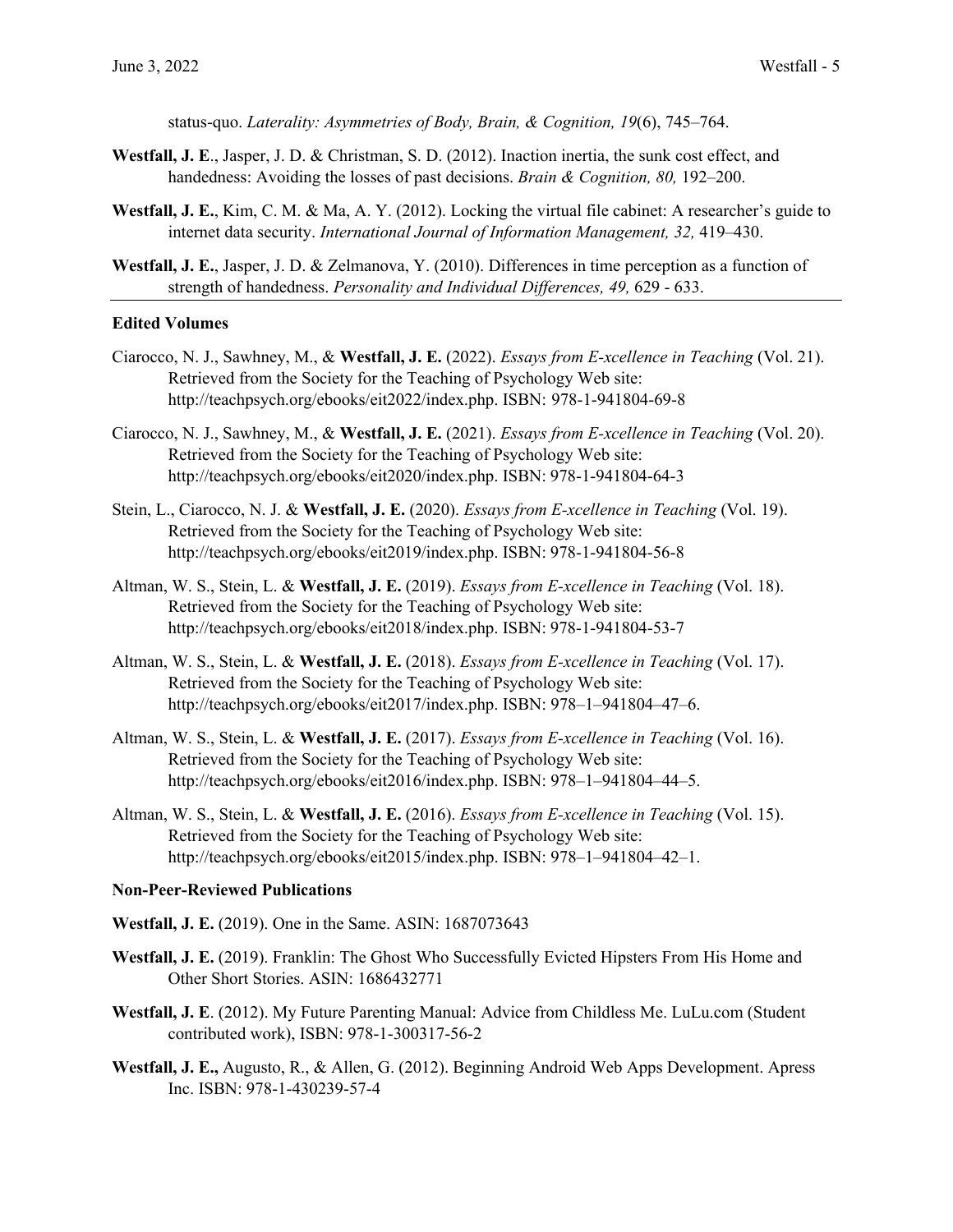**Westfall, J. E**. (2010).Windows Phone 7 Made Simple, Apress Inc., ISBN: 978-1-430233-12-1

**Westfall, J. E.** (2010). Mandate, LuLu.com (Self Published Novel), ISBN: 978-0-557709-84-7

#### **Presentations**

- Moorman, S. **& Westfall, J. E.** (2022). What is imposter syndrome, how prevalent is it in college students, and how do I combat it? Presented at the 40th Annual F. E. Woodall Spring Conference for the Helping Professions, Cleveland, MS. April 2022.
- Snow, C., Barnes, N., Norman, L., Pannel, M., Watkins, T., & **Westfall, J. E.** (2022). Cultural Competence Advisory Committee: A Framework for Engaging in the Six Dimensions of Wellness. Presented at the 40th Annual F. E. Woodall Spring Conference for the Helping Professions, Cleveland, MS. April 2022.
- **Westfall, J. E.** (2019). Bringing Psychological Research to Life: Collecting, Analyzing, and Displaying Data in the Classroom in Real Time. Presented at the 1st Annual Delta Psychology Educators Conference, Cleveland, MS, November 2019.
- **Westfall, J. E.** (2019). An introduction to computer data security for practitioners. Presented at the 38th Annual F. E. Woodall Spring Conference for the Helping Professions, Cleveland, MS. April 2019.
- **Westfall, J. E.** & Hudgins, H.R. (2018). Calling You Out: Confrontation and Punishment of Social Norm Violations in the Deep South. Presented at the  $39<sup>h</sup>$  Annual Meeting of the Society for Judgment and Decision Making, New Orleans, LA.
- **Westfall, J. E.** & Hudgins, H.R. (2018). Predicting Academic Performance by Student's Study Skills in Rural Mississippi. Presented at the 8<sup>th</sup> National Russian Conference on Environmental Psychology, Moscow, Russia.
- **Westfall, J. E.** (2017). Engaging student content creation through technology and open educational resources. Presented at the 125<sup>th</sup> Annual Meeting of the American Psychological Association, Washington, D.C.
- **Westfall, J. E.** (2017). It's not if you study, it's how you study: Predicting of grade point average by study skill behavior. Presented at the 63<sup>rd</sup> Annual Meeting of the Southeastern Psychological Association, Atlanta, GA.
- Bickley, C. & **Westfall, J. E.** (2017). Knowledge and evaluation of alternative therapies. Presented at the 63rd Annual Meeting of the Southeastern Psychological Association, Atlanta, GA.
- Hudgins, H. & **Westfall, J. E.** (2017). Mood on the willingness to complete jobs. Presented at the 63rd Annual Meeting of the Southeastern Psychological Association, Atlanta, GA.
- Hill, E. & **Westfall, J. E.** (2017). Effects of textbook images on students understanding challenging concepts. Presented at the 63<sup>rd</sup> Annual Meeting of the Southeastern Psychological Association, Atlanta, GA.
- Appelt, K. C., Knoll, M. A. Z., Johnson, E. J., & **Westfall, J. E.** (2016). Preference checklists: Effective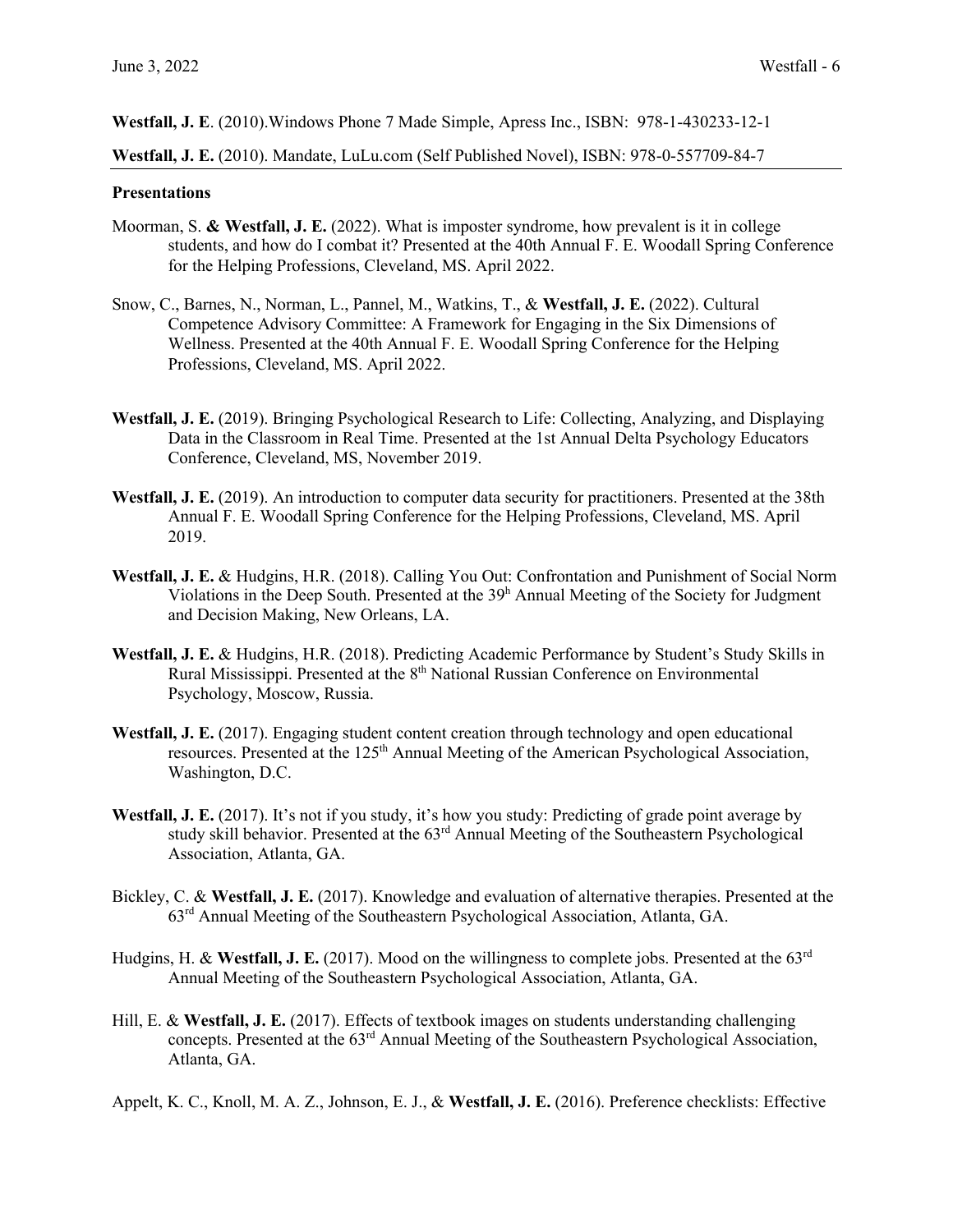and selective choice architecture for retirement decisions. Presented at the  $37<sup>th</sup>$  Annual Meeting of the Society for Judgment and Decision Making, Boston, MA.

- Appelt, K. C., Knoll, M. A. Z., Johnson, E. J., & **Westfall, J. E.** (2016). Effective, selective choice architecture: Checklists as a more precise tool. Presented at the 2016 Association for Consumer Research Conference, Berlin, Germany.
- Appelt, K. C., Knoll, M. A. Z., Johnson, E. J., & **Westfall, J. E.** (2016). Checklists as selective choice architecture. Presented at the 2016 Boulder Summer Conference on Consumer Financial Decision Making, Boulder, CO.
- Bartels, D., Spiller, S., & **Westfall, J. E.** (2016). Psychological antecedents of consumer financial fragility. Presented at the 2016 Boulder Summer Conference on Consumer Financial Decision Making, Boulder, CO.
- **Westfall, J. E.**, (2016). Mindful(ness) of technology: Reconciling digital life and inner peace. Presented at the  $35<sup>th</sup>$  Annual F. E. Woodall Spring Conference for the Helping Professions, Cleveland, MS.
- Knoll, M. A. Z., Johnson, E. J., **Westfall, J. E.**, & Appelt, K. C. (2015). Checklists as choice architecture: What you don't know (or think about) can hurt you. Poster presented at the 6th annual Boulder Summer Conference on Consumer Financial Decision Making, Boulder, CO.
- **Westfall, J. E.**, (2014). Exploring the role of music in intertemporal choice. Poster presented at the 35th Annual Meeting of the Society for Judgment and Decision Making, Long Beach, CA.
- Jasper, J. D., Corser, R., & **Westfall, J. E.** (2013). The when and why of reverse endowment effects: A query theory investigation. Presented at the 34th Annual Meeting of the Society for Judgment and Decision Making, Toronto, Canada.
- Appelt, K., Johnson, E. J., Knoll, M. A. Z., & **Westfall, J. E.** (2012). Time to retire: Why americans claim benefits early and how to encourage them to delay. Presented at the 2012 Behavioral Decision Research in Management Conference, Toronto, Canada.
- Appelt, K., Johnson, E. J., Knoll, M. A. Z., & **Westfall, J. E.** (2011). Time to retire: Why americans claim benefits early and how to encourage them to delay. Poster to be presented at the 32nd annual meeting of the Society for Judgment and Decision Making, Seattle, WA.
- **Westfall, J. E.**, & Ma, A. (2010). Locking the virtual file cabinet: A researcher's guide to internet data security. Poster presented at the 31st annual meeting of the Society for Judgment and Decision Making, St. Louis, MO.
- **Westfall, J. E.**, Jasper, J. D. & Christman, S. D. (2010). Inaction inertia, the sunk cost effect, and handedness: Avoiding the losses of past decisions. Poster presented at the 2010 Behavioral Decision Research in Management Conference, Pittsburgh, PA.
- **Westfall, J. E.,** & Jasper, J. D. (2009). Time perception and strength of handedness. Poster presented at the 30th annual meeting of the Society for Judgment and Decision Making, Boston, MA.

**Westfall, J. E.**, (2008). Techniques for developing software-based experiments; tools, tips, and resources.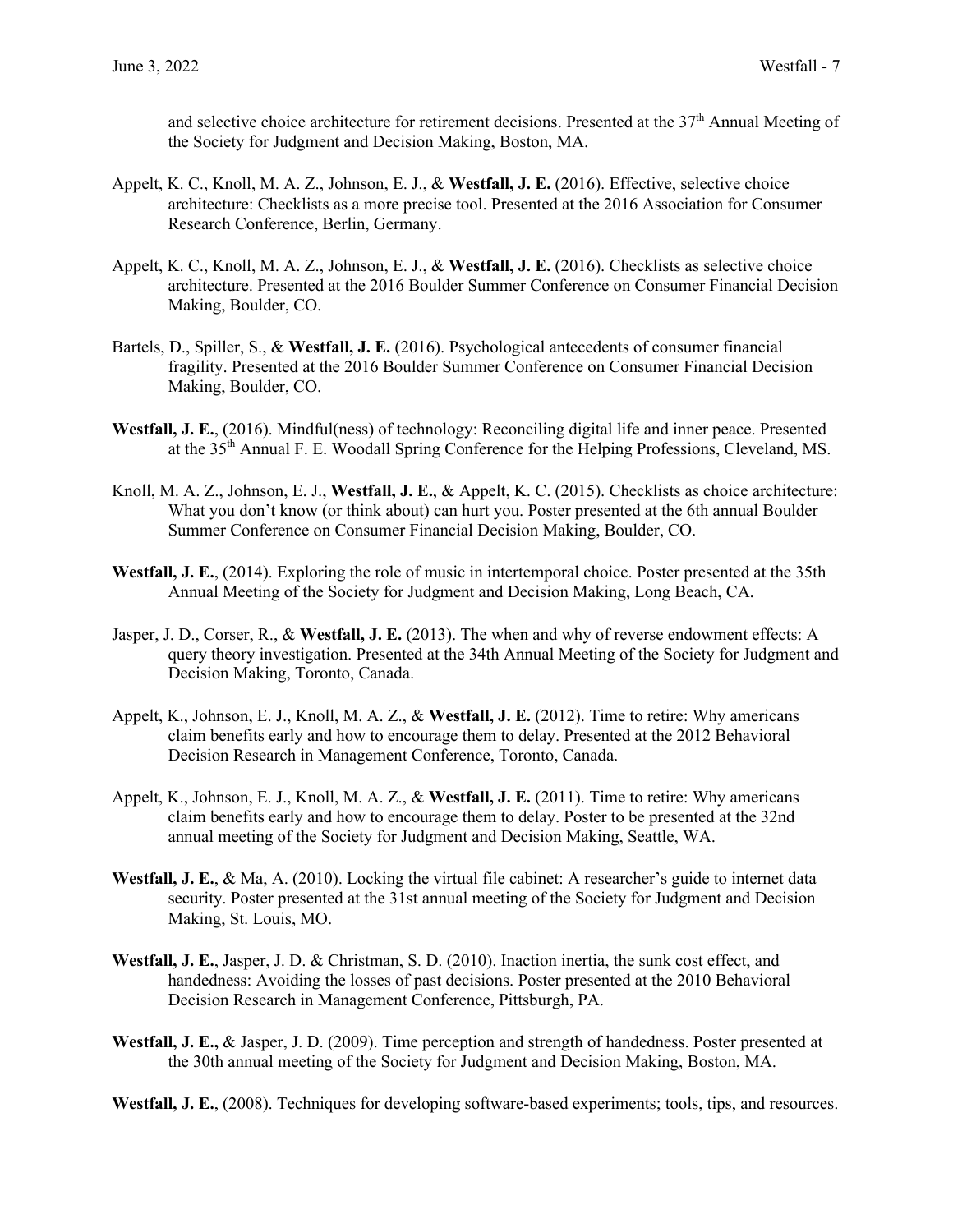Poster presented at the annual meeting of the Society for Judgment and Decision Making. Chicago, IL.

- **Westfall, J. E.**, (2008). Introduction: designing your own experiments, possibilities and pitfalls. Paper presented at the annual meeting of the Society for Judgment and Decision Making, Chicago, IL.
- **Westfall, J. E.** & Jasper, J. D. (2007). Strength of handedness and sunk cost. Poster presented at the annual meeting of the Society for Judgment and Decision Making. Long Beach, CA.
- **Westfall, J. E.** & Jasper, J. D. (2007). Individual differences in preference for sequences. Poster presented at the annual meeting of the Midwestern Psychological Association. Chicago, IL.
- **Westfall, J. E.** & Jasper, J. D. (2006). Individual differences in preference for sequences using forcedchoice and self-generated methods. Poster presented at annual meeting of the Society for Judgment and Decision Making. Houston, TX.
- **Westfall, J. E.**, Hart, S., Levin, I, Christman, S. D., & Jasper J. D. (2005). Handedness, gender, and patterns of risk behavior: a look at worthless planes and ambiguous urns. Poster presented at the annual meeting of the Society for Judgment and Decision Making, Toronto, Canada.
- **Westfall, J. E**. & Jasper, J. D. (2005) Decision biases and handedness. Poster presented at the annual meeting of the Midwestern Psychological Association. Chicago, IL.

## **Awards**

- 2019 HEADWAE Recognition, Mississippi Institutions of Higher Learning.
- 2017 Delta State University Panhellenic Council Outstanding Faculty Member of the Year
- 2016 Delta State University College of Education and Human Sciences Outstanding Faculty Award
- 2008 Microsoft Most Valued Professional (MVP) award (Re-awarded 2009-2011)
- 2006 Smartphone & Pocket PC Magazine Board of Experts (Re-awarded 2007-2008)

# **Grants**

## **External**

- 2020 DSU: Make an IMPACT Grant, Woodward Hines Educational Foundation. \$400,000. Funded. Role: Evaluator.
- 2019 Strengthening Institutions Program (Title III) Grant, U.S. Department of Education. \$1,786,784. Not funded. Role: Evaluator.
- 2017 Strengthening Institutions Program (Title III) Grant, U.S. Department of Education. \$2,130,119. Not funded. Role: P.I.
- 2017 Open Educational Resources Grant, Psychology 101. \$4,000. Funded. Role: P.I.
- 2016 "Creating Institutional Change for the Advancement of Women in Higher Education in the Delta", National Science Foundation. ADVANCE: Increasing the Advancement and Participation of Women in Academic and Science and Engineering Careers. \$2,821,697. Not funded. Role: P.I.

## **Internal Awards (all funded)**

### 2016 Kent and Janice Wyatt Faculty Development Fund (re-awarded in 2017, 2018)

### **Workshops and Invited Talks**

**Westfall, J. E.** (2021). Productivity Tools for Overloaded Profs (October, 2021). Presentation at the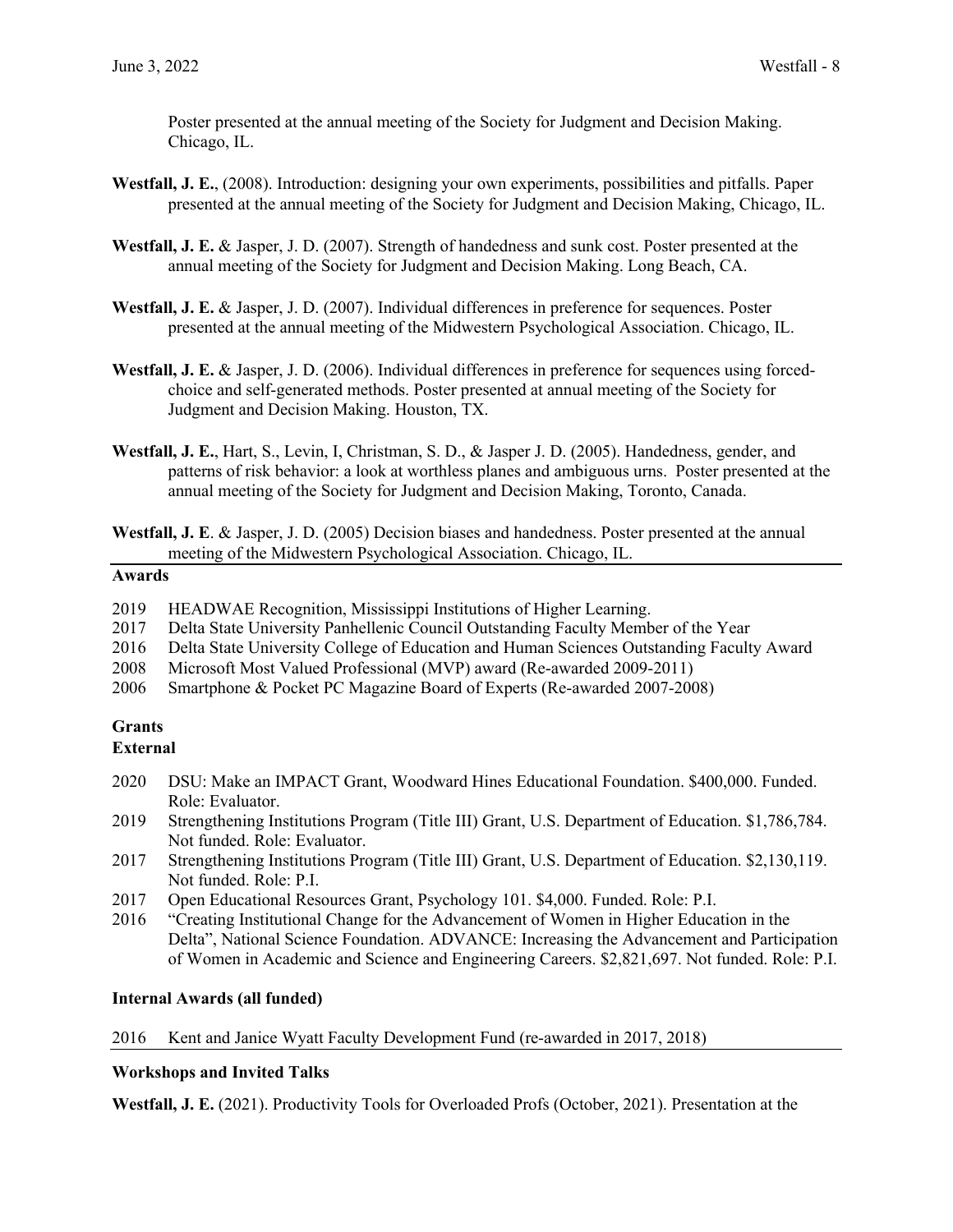Gertrude C. Ford Center for Teaching & Learning, Delta State University.

- **Westfall, J. E.** (2021). Ted Talk Time: TED Talks and How to Effectively Deliver One (October, 2021). Presentation to Mississippi Rising Educators Conference, Delta State University.
- **Westfall, J. E.** (2019). Changes in APA Style (November, 2019). Presentation at the Gertrude C. Ford Center for Teaching & Learning, Delta State University.
- **Westfall, J. E.** (2019). Advising Made Easy (October, 2019). Presentation to College of Education and Human Sciences Faculty, Delta State University.
- **Westfall, J. E.** (2019). Ted Talk Time! (October, 2019). Presentation to Mississippi Rising Educators Conference, Delta State University.
- Westfall, J. E. (2019). Using Microsoft OneDrive and Sharepoint for Advising (July, 2019). Presentation to College of Education and Human Sciences Faculty, Delta State University.
- **Westfall, J. E.** (2019). R for Statistics Advanced. (March, 2019). Presentation at the Gertrude C. Ford Center for Teaching & Learning, Delta State University.
- **Westfall, J. E.** (2019). R for Statistics Basic. (March, 2019). Presentation at the Gertrude C. Ford Center for Teaching & Learning, Delta State University.
- **Westfall, J. E.** (2019). Get Hours Back Every Month with TextExpander. (February, 2019). Presentation at the Gertrude C. Ford Center for Teaching & Learning, Delta State University.
- **Westfall, J. E.** (2017). Ted Talk Time! (October, 2017). Presentation to Mississippi Rising Educators Conference, Delta State University.
- Westfall, J. E. (2016). Ugh APA Style! (March, 2016). Webinar presentation to DSU Okra Scholars, Delta State University.
- **Westfall, J. E.** (2015). Validity and Reliability (October 23, 2015). Workshop given during CAEP Retreat for faculty, Delta State University.
- **Westfall, J. E.** (2015). Metacognition Strategies for Learning (September 28, 2015). Workshop given to students preparing for national certification exam, Delta State University.
- **Westfall, J. E.** (2015). Faculty Brownbag Series: Technology Tips and Tricks (Spring, 2015). Workshop given to division faculty on technology both inside and outside the classroom, Delta State University.
- **Westfall, J. E.** (2013). The Big Picture: Don't Sweat the Details. (June 28, 2013). Workshop presentation given to faculty interested in pedagogical differences between experts and novices. Centenary College of Louisiana, Talk available at http://j.mp/BigPicTalk

### **University Service**

| $2019$ -present | Faculty Senate President (2020-2021, a.k.a. the first year of Covid-19); Past President (2021- |
|-----------------|------------------------------------------------------------------------------------------------|
|                 | 2022), Faculty Senator, Division of Counselor Education & Psychology (2019-2023)               |
| 2016-2018       | Academic coordinator & trainer for the rollout of CRM Advise.                                  |
| 2015-2018       | Delta State University Okra Scholars Mentor.                                                   |
| $2014$ -present | Co-Advisor, Psi Chi, Delta State University (2014-present).                                    |
|                 | 2014-present Delta State University Committees:                                                |